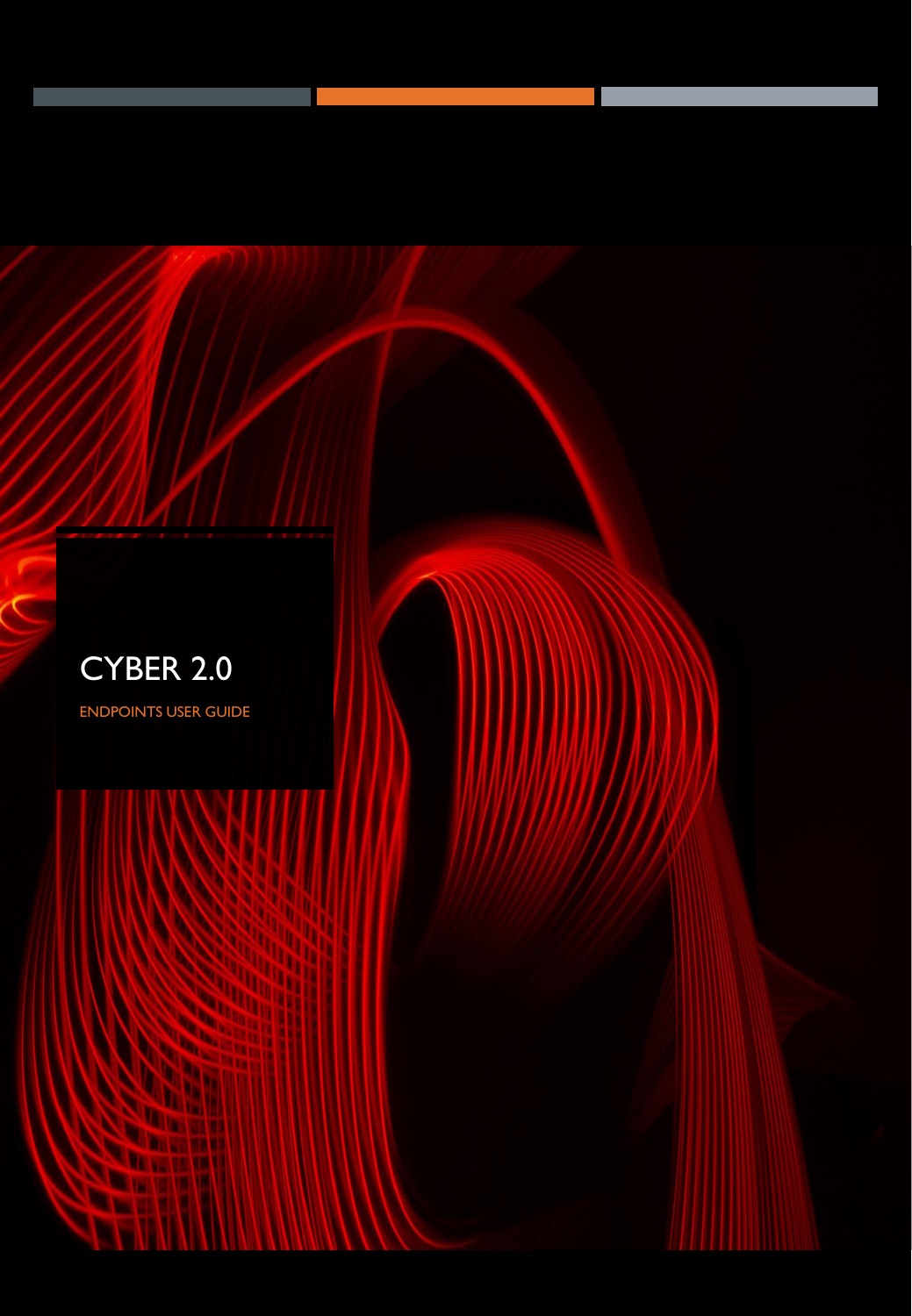#### **Definition**

In the web app there's is a tool called "endpoints" which acts as a control panel.

With this option you can see all of the endpoints in the organization's network (only with agent installed)

- **T** You can use this tool to group users in your organization
- See the information about each computer connected
- Control the computers protection mode (monitor, defense)
- **Push certain commands that are relevant to our security system.**

#### What is an "endpoint"?

- The endpoints are the computers on which an agent is installed that communicate with the server.
- **If the endpoint is online, there will be a white circle next to the hostname.**

When you click on the endpoint line you can see the computer stats like operating system, which group it belongs to, whitelist, certificate details and the installed tools details.

- Group : shows the group that the user was assigned to.
- **Mac : computer's Mac address.**
- OS : computer's operating system.
- Server timestamp :
- Active policy :
- Certificate status :
- Agents & services : show the versions of the different agent components.

- Hostname computer name.
- IP address
- Logged user
- Certificate status –
- Active policy  $-$
- State indicates whether the endpoint is in defense / monitor mode.
- Last connection the last time the endpoint was online.

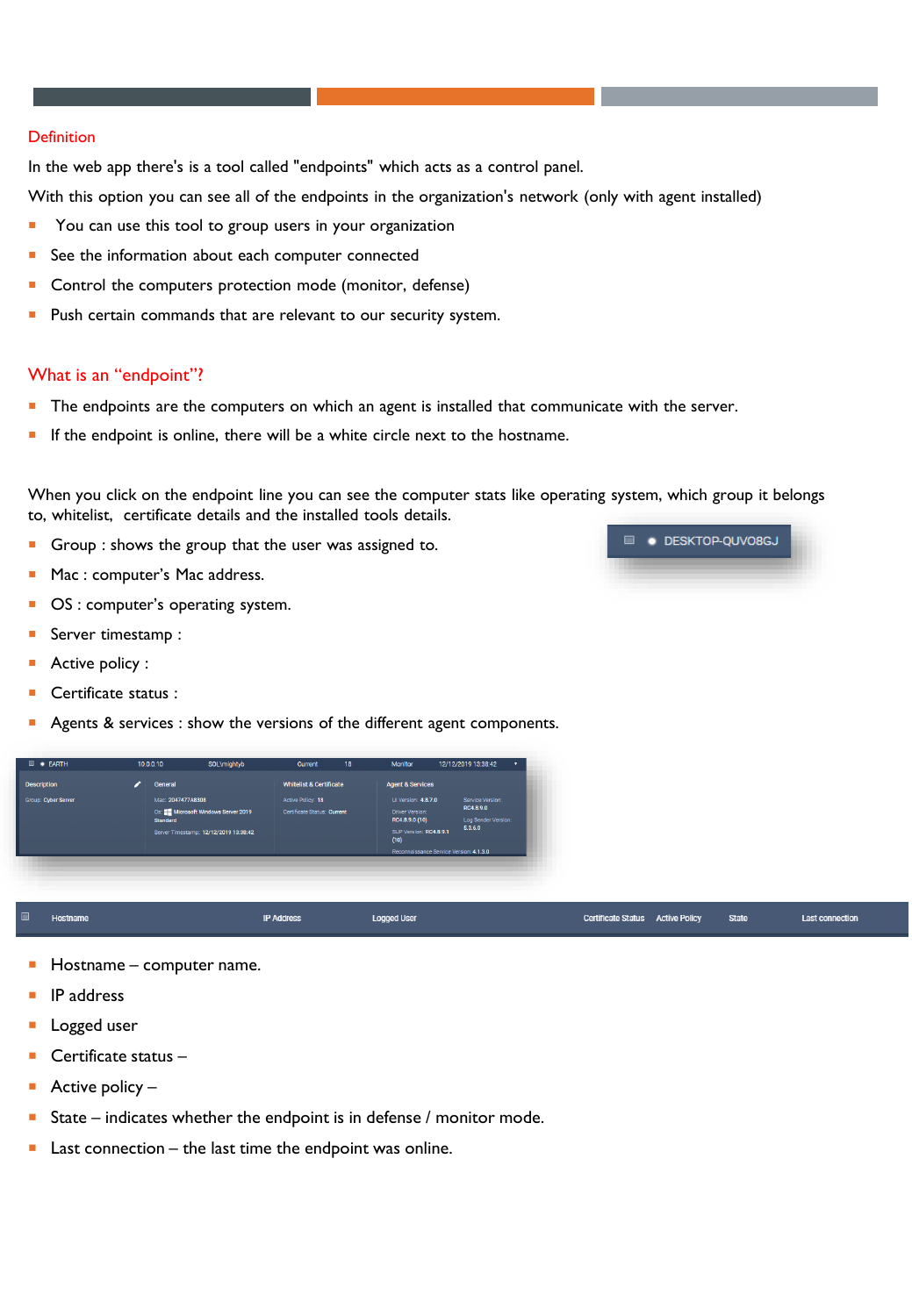| <b>CYBER TREE</b><br>$\oplus$                    |                                              |                         |
|--------------------------------------------------|----------------------------------------------|-------------------------|
| $\vee$ $\blacksquare$ Clients Groups - Computers |                                              |                         |
| <b>Cliente Groups - Computers</b>                |                                              |                         |
| Cyber ADMIN                                      | $\qquad \qquad \blacksquare$<br><b>HYDRA</b> | 1000159                 |
| Cyber QA                                         | <b>Description</b>                           | Add To Group<br>General |
| <b>Cyber DEV</b>                                 |                                              |                         |
| <b>Cyber Server</b>                              |                                              |                         |

# Cyber tree & groups

- Under this category you can see the groups that were defined in the organization.
- You can divide into groups by marking endpoints with the checkboxes, right click and select "add to a group".
- **The groups will appear under the Cyber tree.**

## **Filters**

- **IF** In the filters section you have many options for efficient and quick results of what you are looking for.
- By selecting the filter button you can achieve immediate results by defining one or more filtering checkboxes.
- **The search box is for filtering by hostname or IP address.**

## Select task

By selecting an endpoint you can use this option to push certain tasks.

- **Push certificate**
- **Disconnect**
- **Push policy**
- **Push config (defense / monitor)**